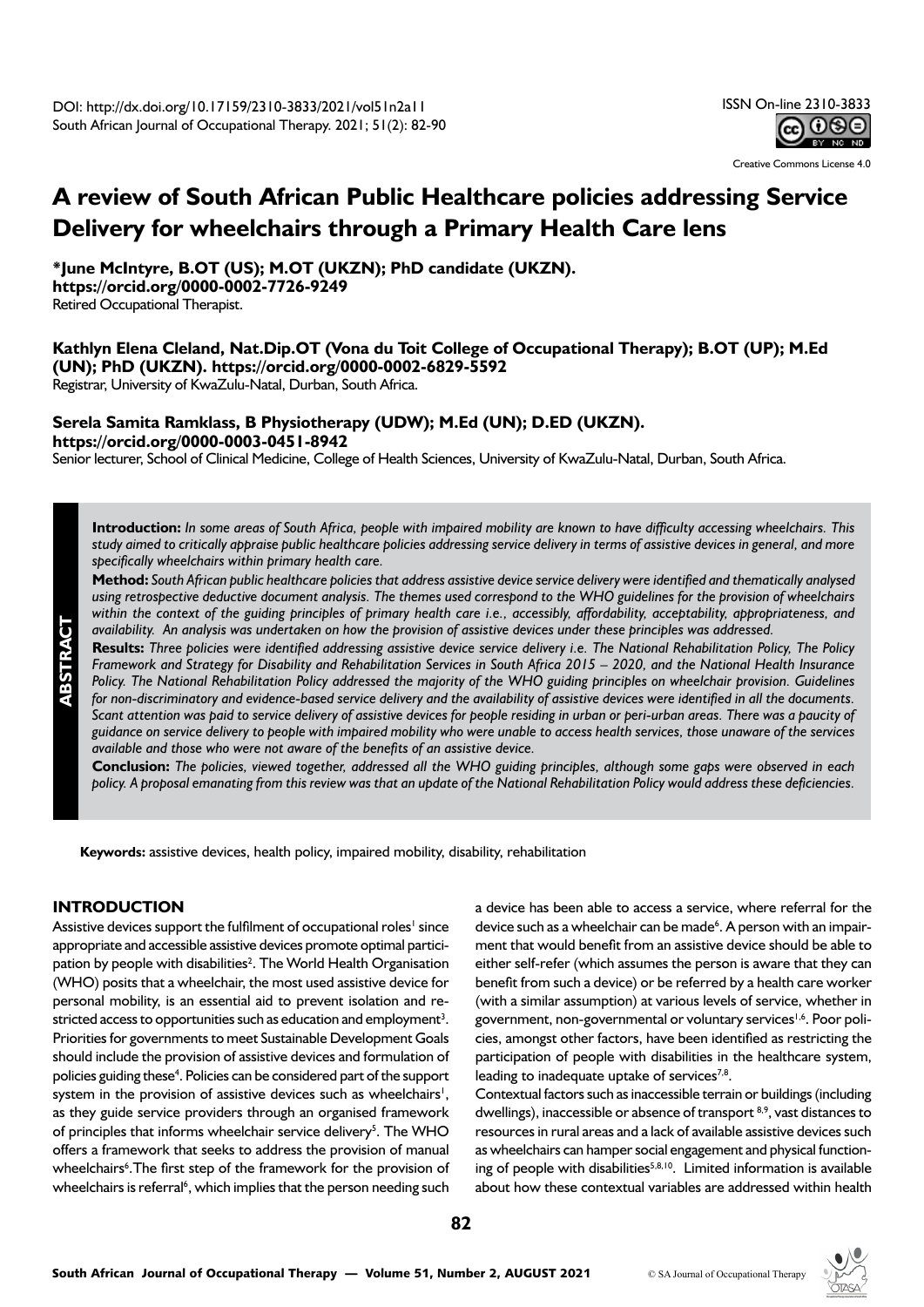policies for the delivery of assistive devices such as wheelchairs. While acknowledging that service delivery within the public health space is provided in an inter-sectoral environment and guided by multiple overarching policies (not just those of the Department of Health), guidelines for specific types of service delivery are usually developed from policies developed by a given department<sup>11</sup>. This paper, which is part of a larger study, seeks to present an analysis of South African healthcare policies that focus on wheelchair service delivery framed within the guiding principles of primary health care (PHC), as the current dominant model of healthcare in the country. This framing is aligned to the WHO guidelines for the provision of wheelchairs which also uses the principles of PHC<sup>6</sup>.

### **LITERATURE REVIEW**

Disability is a contested term; with definitions governed by the conceptual models they are based on. These models have implications for policymaking and service provision $12$ . It has been suggested that no model can successfully include all dimensions of disability<sup>12</sup>, as models develop within specific contexts e.g., within the health services, disability studies or human rights movements. The International Classification of Function (ICF)<sup>13</sup> which can be referred to as a biopsychosocial model, attempts to bridge the gap between the medical and the social models but does not sufficiently take context and culture into account to facilitate access<sup>7</sup>. Culture and context have been identified as facilitators in other areas of occupation such as both basic and instrumental activities of daily living<sup>14</sup>.

A wheelchair user (which will be the term used in this study) can display complex interaction(s) between a variety of factors, which include impairment (ICF body function and structure), and contextual factors i.e., their aspirations as an individual (ICF personal factors), products and technology, the environment, policies, attitudes, and relationships (ICF environmental factors)<sup>13</sup>. The lack of an assistive device such as a wheelchair can affect the ability of a person with a mobility impairment from accessing services such as health, education, and employment, which in turn, can lead to isolation and a cycle of poverty<sup>5,11,15,16</sup>. Statistics often underestimate the prevalence of disability because of inaccurate information collected on disability surveys due to poorly formulated questions and disability measures<sup>7</sup>. The prevalence of mobility impairment in South Africa is about 1% of the total population<sup>17</sup>. These statistics exclude disabilities in children under the age of five years<sup>17</sup>. All these factors impact on the planning and provision of service delivery.

The joint position paper of the WHO uses the principles of PHC to guide the provision of wheechairs<sup>3</sup>. This resonates with South Africa's vision of providing a single unified and equitable healthcare system<sup>18,19</sup>. The guiding principles of service delivery aim at ensuring accessibility (physical, geographic, non-discrimination), affordability (time, finance), acceptability (culture and language, ethical and sensitive staff), appropriateness (evidence-based, available equipment) and availability (infrastructure, staff, function) of healthcare services<sup>3,20, 21</sup>. The last decade has seen the move towards service provision in a broader sense, with the use of the eight steps of wheelchair service provision of the WHO (2008), commonly being used as the point of reference. These were drawn up in consultation with a variety of role players<sup>6</sup>.

Service provision is multi-layered and complex, with little published information available on policies and guidelines to identify best practice in wheelchair provision. Publications in this field have tended to focus on the implementation of the policies themselves, or the perceptions of the users of the service $^{22,23}$ . A recent publication highlighted the dissatisfaction with wheelchair services by the users in Zimbabwe and recommended that there needed to be good practice guidelines for service delivery, as well as for the management of wheelchair donations $24$ . Satisfaction with the service improved with the introduction of the WHO eight-step programme of service delivery<sup>24</sup>. Impediments to wheelchair service delivery may be due to policies and procedures themselves. The providers of wheelchairs are often seen as having power in terms of their position, but there are limits to their autonomy in terms of policies and procedures of the areas in which they practice<sup>25</sup>. In many low-income countries, the availability of assistive devices (also referred to as assistive products or assistive technology $^{26}$ ) is far less than the need<sup>27</sup>. There are gaps in the implementation of the policies in rural areas of South Africa, although the service delivery is in line with the SA national guidelines on provision of assistive devices, the CRPD and the WHO 8 steps $22$ . The most positive identified aspect of service delivery was the caring and enthusiastic staff offering the service $22$ .

Inconsistencies and poor understanding of PHC raise unrealistic expectations of service delivery by users of the healthcare system<sup>19</sup>. The complex nature of service delivery means that a 'one size fits all' approach to address needs is unlikely to be adequate. Service providers should be aware of the influence of context on the implementation of policy<sup>5,7</sup>. Context-specific service delivery requires site analyses to be undertaken to ensure that culturally appropriate services are provided through results obtained from monitoring and evaluation<sup>7,8,20</sup>. These services include the placement and role clarification of professional therapy staff and mid-level workers in the provision of assistive devices, which can hamper service delivery if their scope of practice is not appropriately clarified<sup>28</sup>. A South African study reported that the lack of monitoring and evaluation of current public service practices in terms of the delivery of services to people with disabilities affects the implementation of policies<sup>8</sup>. This in turn, can perpetuate human rights violations. Those who need assistive devices such as wheelchairs have the right to access health care services, but, unless there is community outreach, they might be unable to practically access them<sup>8,22,28</sup>. Literature has shown that a good indicator of overall equity in a health system is the access people with disabilities have to health services<sup>29</sup>.

A policy can be defined as "the organisation's stated position on internal or external issues" Republic of South Africa 2020)<sup>30:8</sup>. Policy reform in South Africa has been driven by a rights-based approach in an attempt to redress the inequities of the past, especially around aspects related to service delivery<sup>30</sup>. The initial document that formed the basis of some of the policies formulated post-1997, was the White paper on an Integrated National Disability Strategy (INDS)31. This was updated in 2015 as the White Paper on the Rights of Persons with Disabilities<sup>32</sup>. Neither of these documents was developed within the Department of Health, although they act as transversal policies (i.e., developed within a department but applicable throughout the state services $30$ ).

Best practice in terms of wheelchair service delivery in South Africa is challenged by the complex issues involved in this process of service delivery<sup>22</sup>. However, while acknowledging that service delivery within the public health space is provided in an intersectoral environment, guidelines for specific types of service delivery are usually developed from department-specific policies<sup>30</sup>. This study aimed to identify and analyse the healthcare policies that address access to assistive devices such as wheelchairs within the South African public health system. The research question was: Which factors influence assistive device provision, particularly wheelchairs, within South African healthcare policies? The results derived from

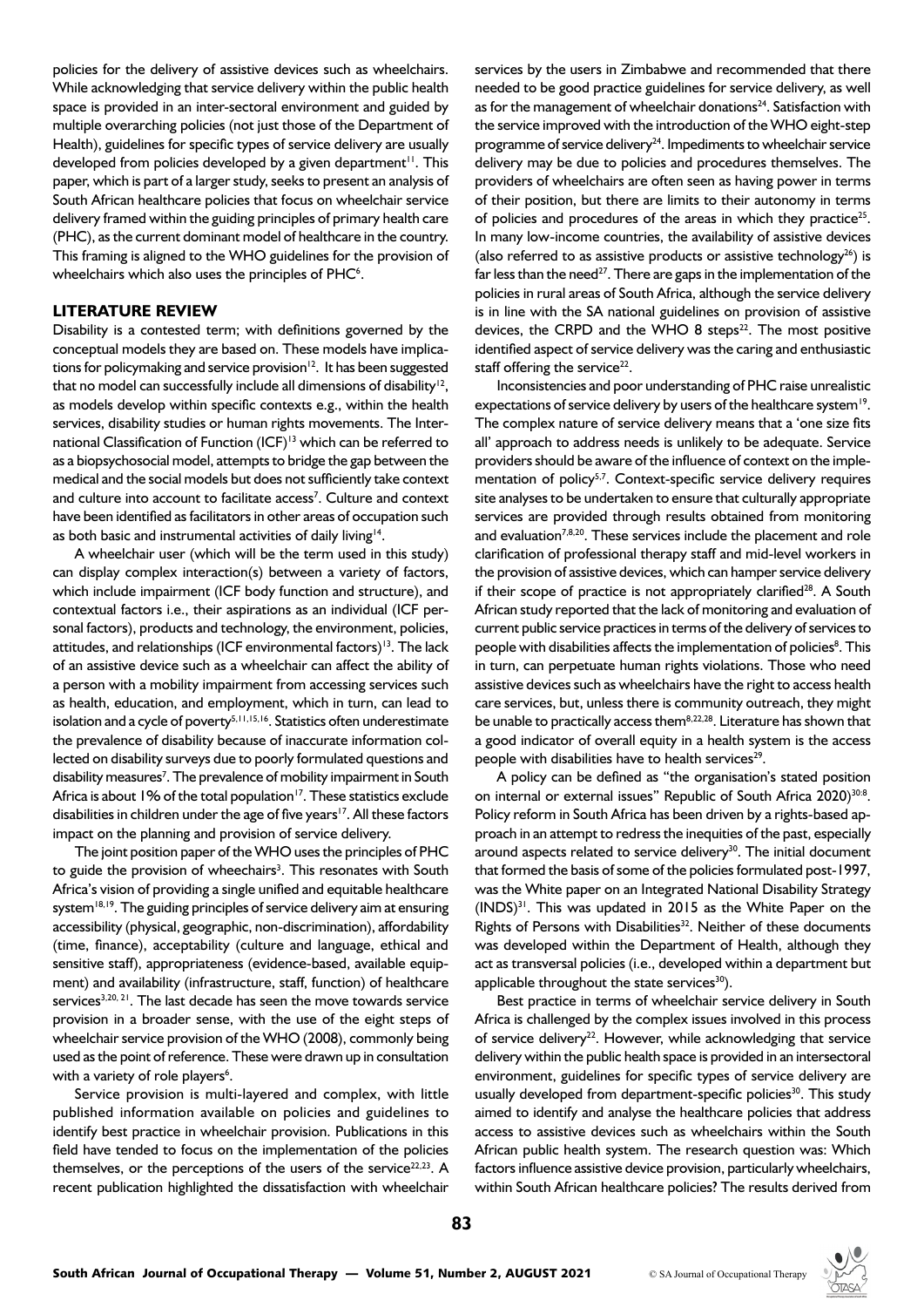this analysis will identify the enablers and barriers to wheelchair service delivery from a healthcare policy perspective underpinned by the guiding principles for PHC and the WHO guidelines for wheelchair service delivery.

# **Ethical Clearance**

Ethical clearance for the study on which this paper is based was obtained from the University of KwaZulu-Natal, Biomedical Research Ethics Committee (approval no BE327/15) and the KwaZulu-Natal Department of Health.

# **METHODS**

A retrospective document analysis was undertaken of current healthcare policies relating to the provision of assistive devices such as wheelchairs, in the public health sector in South Africa.

Document analysis offers a systematic way of evaluating relevant documents to gain an understanding of how the documents address identified issues<sup>33</sup>. This method is used to examine the content of existing documents<sup>33</sup>. Identifying the 'problems' that the document such as a policy seeks to address, is as significant as identifying unarticulated problems, as this affects how they are drafted and evaluated<sup>34</sup>.

Retrospective document analysis is a form of qualitative investigation that examines and interprets the written data to gain an understanding of a phenomenon<sup>33</sup>. The advantage of this method is the non-reactive nature of the data (i.e., the data is not affected by the research process, as it is in written form $33$ . The disadvantage of this method is a possible bias in the selection of the documents used for analysis<sup>33</sup>.

The document analysis was focussed through a lens provided by the principles of PHC and the WHO guidelines for wheelchair provision. These guided the content and deductive analysis into themes related to accessibility, affordability, acceptability, appropriateness and availability $3,21$  and their sub-themes, within the selected policies. The findings of the thematic analysis were reviewed by two independent researchers against the original policies to ensure validity of results.

An assistive device described by the WHO as "a device, the purpose of which is to maintain or improve an individual's functioning and independence thereby promote their wellbeing" (WHO  $2016$ <sup>1:35</sup>. The terms assistive device and wheelchair were used interchangeably during the analysis process as wheelchair in the context of rehabilitation and rehabilitation policy is subsumed within the collective category of assistive devices.

The following inclusion criteria guided the selection of policies:

- 1. Policies dated from 1997, as these were the first published documents following the introduction of the PHC system in South Africa, to 2020.
- 2. The policy was developed by the National Department of Health of South Africa, as this is currently the authority for the supply of assistive devices such as wheelchairs in the public sector.
- 3. The policy refers to PHC principles in terms of service delivery of assistive devices.
- 4. The policy includes wheelchair or assistive device provision in the heading or body/ text of the document.

Keywords used to search included health policy AND/OR disability AND/OR wheelchair(s) AND/OR mobility device(s) AND/ OR assistive device(s) initially within the South African National Department of Health (www.health.gov.za) and the general government website (www.gov.za) in 2017 when the initial searches

were conducted. Currently, the search function in these websites makes it more difficult to access them using this method. The search was further expanded to academic institutions, where the most easily accessible was that of the University of Cape Town. All the documents were available at https://libguides.lib.uct.ac.za/c. php?g=194637&p=5049283. Searches were conducted for policies published during the period 1997 – August 2020. The identified policies were then downloaded from the links provided. There have been no policies published post-2017 that address assistive device provision.

The following three documents were selected for analysis, as they are the only documents identified as policies by the National Department of Health:

- a. The National Rehabilitation Policy, 200036 (NRP).
- b. The Policy framework and strategy for disability and rehabilitation services in South Africa 2015 – 2020. 201537 (FSDRS).
- c. The National Health Act (2003), National Health Insurance Policy, 201738 (NHI).

The INDS<sup>31</sup> and the White Paper on the Rights of People with Disabilities<sup>32</sup>, as transversal documents, and the Standardisation of Provision of Assistive Devices in South Africa<sup>39</sup>, which is a guideline rather than a policy, were excluded from the analysis.

The documents were read in their entirety several times to enable the researchers to familiarise themselves with the content. Using deductive analysis, the analysis process identified data that aligned with the broad guiding principles of PHC. The sub-themes further categorise these guiding principles and were identified in the literature<sup>6,19,20,21</sup>.

- Accessibility of services with subthemes *physical access, geographic access, and non-discrimination.*
- Affordability of services with subthemes *time and finance.*
- Acceptability of services with subthemes of *culture and language, and ethical and sensitive staff.*
- Appropriateness of services with subthemes *evidence-based service and available equipment.*
- Availability of services with subthemes *infrastructure, staff, and function.*

# **FINDINGS**

Themes and sub-themes were deductively drawn from the policy content and matched to literature<sup>6,19,20,21</sup>. The findings are summarised in tabular form.

#### *Accessibility of services*

Access, as a multidimensional concept has many diverse definitions, with some including affordable, acceptable, and available services as part of  $access^{20}$ . This analysis has chosen to describe access as the potential of the wheelchair user to get to a health care service and to use this service, as this would be where an assistive device would be accessed<sup>20,21</sup>. Three aspects of access were identified in the documents i.e., *physical access*, relating to the built environment of the health care facility, geographic access, which relates to the proximity of the provider to the user of the service, and *non-discrimination relating to equity of the service<sup>20</sup> (Table I, p85).* 

# *Affordability of services*

Affordable services are generally described in terms of both direct and indirect costs $^{20}$ . Direct costs relate to the cost of the services or devices<sup>20</sup>, with indirect costs i.e., those linked to the cost of acquiring the service or device generally measured in terms of travelling costs, excessive travelling or waiting times or lost op-

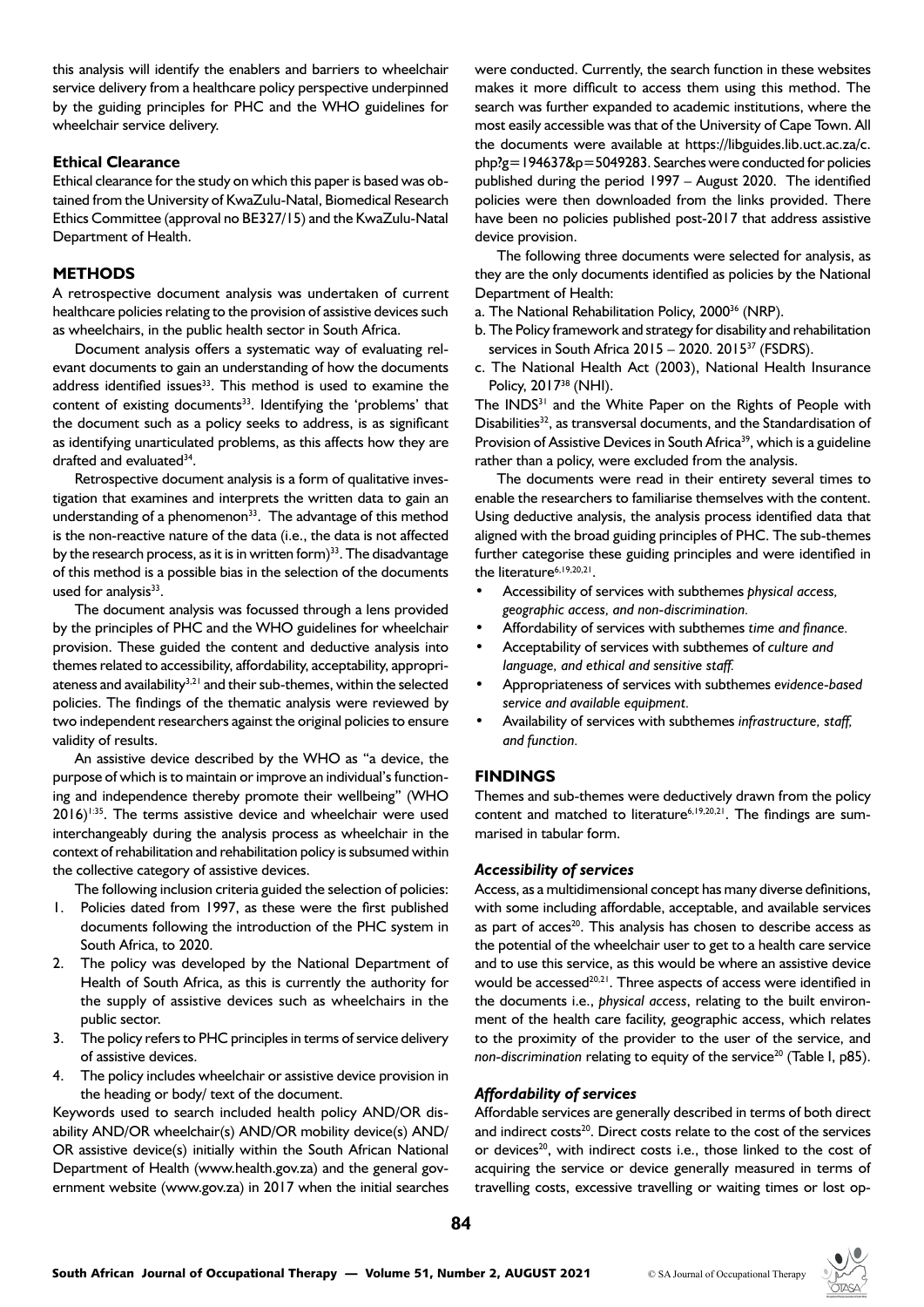#### **Table I: Accessibility of services**

|                           | <b>NRP</b>                                                                                 | <b>FSDRS</b>                                                                                                             | <b>NHI</b>                                                                                 |
|---------------------------|--------------------------------------------------------------------------------------------|--------------------------------------------------------------------------------------------------------------------------|--------------------------------------------------------------------------------------------|
| <b>Physical</b><br>access | Not addressed                                                                              | Accessible<br>infrastructure<br>and transport                                                                            | Not addressed                                                                              |
|                           |                                                                                            | Access to<br>health and re-<br>habilitation at a<br>single point                                                         |                                                                                            |
|                           |                                                                                            | Repairs to as-<br>sistive devices<br>(ADs) and<br>wheelchairs to<br>be available at<br>PHC and com-<br>munity health     | Access to<br>services closest<br>to where<br>people live                                   |
| Geographic<br>access      | Locally avail-<br>able services<br>at home, in the<br>community, in<br>institutions        | clinic (CHC)<br>level                                                                                                    | Planned<br>transport to be                                                                 |
|                           |                                                                                            | Services to be<br>close to where<br>people live                                                                          | provided for<br>the elderly and<br>people with<br>disabilities in<br>inaccessible<br>areas |
|                           |                                                                                            |                                                                                                                          | Health care<br>services to be<br>"portable" to<br>ensure conti-<br>nuity of care           |
| Non-<br>discrimination    | No discrimina-<br>tion in terms<br>of age, gender,<br>disability, race<br>etc.             | An integrated<br>approach<br>to all health<br>programmes<br>through the<br>continuum<br>of care at all<br>levels of care | Should receive<br>care and<br>referral at<br>PHC level                                     |
|                           | <b>Essential ADs</b><br>to be available<br>at all levels<br>with equal ac-<br>cess for all |                                                                                                                          | Fair and just<br>health care<br>system for all                                             |

portunities to earn money<sup>20,21</sup>. Time-related costs to the client are not mentioned when affordable services are considered. In addition to time spent waiting for service appointments and long travelling times have been identified as barriers to use of services by people with disabilities $^{20}$  (Table II, above).

# *Acceptability of services*

Acceptable services are generally described as being culturally sensitive (e.g., respectful of cultural differences)<sup>21</sup>, offered in a language the clients are familiar with by staff who are ethical and culturally sensitive to the needs of the service users<sup>20,21</sup>. Culture and language are acknowledged as critical issues for acceptable services only in the NRP, with the FSDRS stating that rehabilitation staff need to be 'culturally sensitive'36,37. For this paper, attitudes are included in the collective description of sensitive staff, implying that a positive attitude to a person with a disability would facilitate sensitive behaviour of the service provider<sup>40</sup>. This theme with its subthemes was the most poorly addressed in the documents and was the most difficult to categorise (Table III, above).

# *Appropriateness of services*

Appropriate services have been described as evidence-based inter-

#### **Table II: Affordability of services**

|                               | <b>NRP</b>                                                                    | <b>FSDRS</b>                                                                                             | <b>NHI</b>                                                         |
|-------------------------------|-------------------------------------------------------------------------------|----------------------------------------------------------------------------------------------------------|--------------------------------------------------------------------|
| Time                          | Not addressed                                                                 | Not addressed                                                                                            | Not addressed                                                      |
| Finance -<br>direct costs     | Free basic<br>ADs should be<br>available                                      |                                                                                                          |                                                                    |
|                               | <b>The Universal</b><br><b>Patient Fee</b><br>Structure<br>(UPFS) to<br>apply |                                                                                                          | There should<br>be no "out                                         |
|                               | Free health<br>care to chil-<br>dren under 6<br>should include<br>ADs         | Not addressed                                                                                            | of pocket"<br>expenses                                             |
|                               | Dedicated<br>budgets for<br><b>ADs</b>                                        |                                                                                                          |                                                                    |
| $Finance -$<br>indirect costs | Not addressed                                                                 | All levels of<br>care as close to<br>where people<br>live as possible<br>to decrease<br>travelling costs | Unaffordable<br>transport a<br>barrier to<br>accessing<br>services |

#### **Table III: Acceptability of services**

|                                          | <b>NRP</b>                                                                                | <b>FSDRS</b>                                                                                                                                   | <b>NHI</b>         |
|------------------------------------------|-------------------------------------------------------------------------------------------|------------------------------------------------------------------------------------------------------------------------------------------------|--------------------|
| Culture<br>and lan-<br>guage             | Language and<br>cultural differ-<br>ences need to<br>be acknowl-<br>edged and<br>accepted | Staff need to be<br>culturally sensitive                                                                                                       | Not ad-<br>dressed |
| <b>Ethical and</b><br>sensitive<br>staff | Cultivation of<br>a caring ethos<br>is important                                          | Increase knowledge<br>and awareness of<br>health care workers<br>to change attitudes<br>to people with dis-<br>abilities and their<br>families | Not ad-<br>dressed |

vention offered by skilled, appropriately trained staff, using available resources and equipment<sup>20</sup>. Evidence is only hinted at in the NRP through reference to CBR, the availability of appropriate assistive devices and statistics<sup>36</sup>, which all are rooted in evidence and add to the evidence base (Table IV, 86).

# *Availability of services*

Available services (Table V, p87) imply a flexible service at a decen-tralised venue that has a suitable infrastructure and available staff equipped with the necessary tools and materials to offer them<sup>21</sup>. Infrastructure is addressed scantily in the reviewed documents, with the NRP envisaging services at local community level, and the NHI the provision of a "disabled health care infrastructure" at all levels of care, which must include assistive devices<sup>36,38</sup>. The functionality of the available services needs to exhibit flexibility and adaptability in the rendering of these services<sup>21</sup>. Tools and materials need to be available and functioning and the programmes on offer to be suitable<sup>21</sup>.

**85**

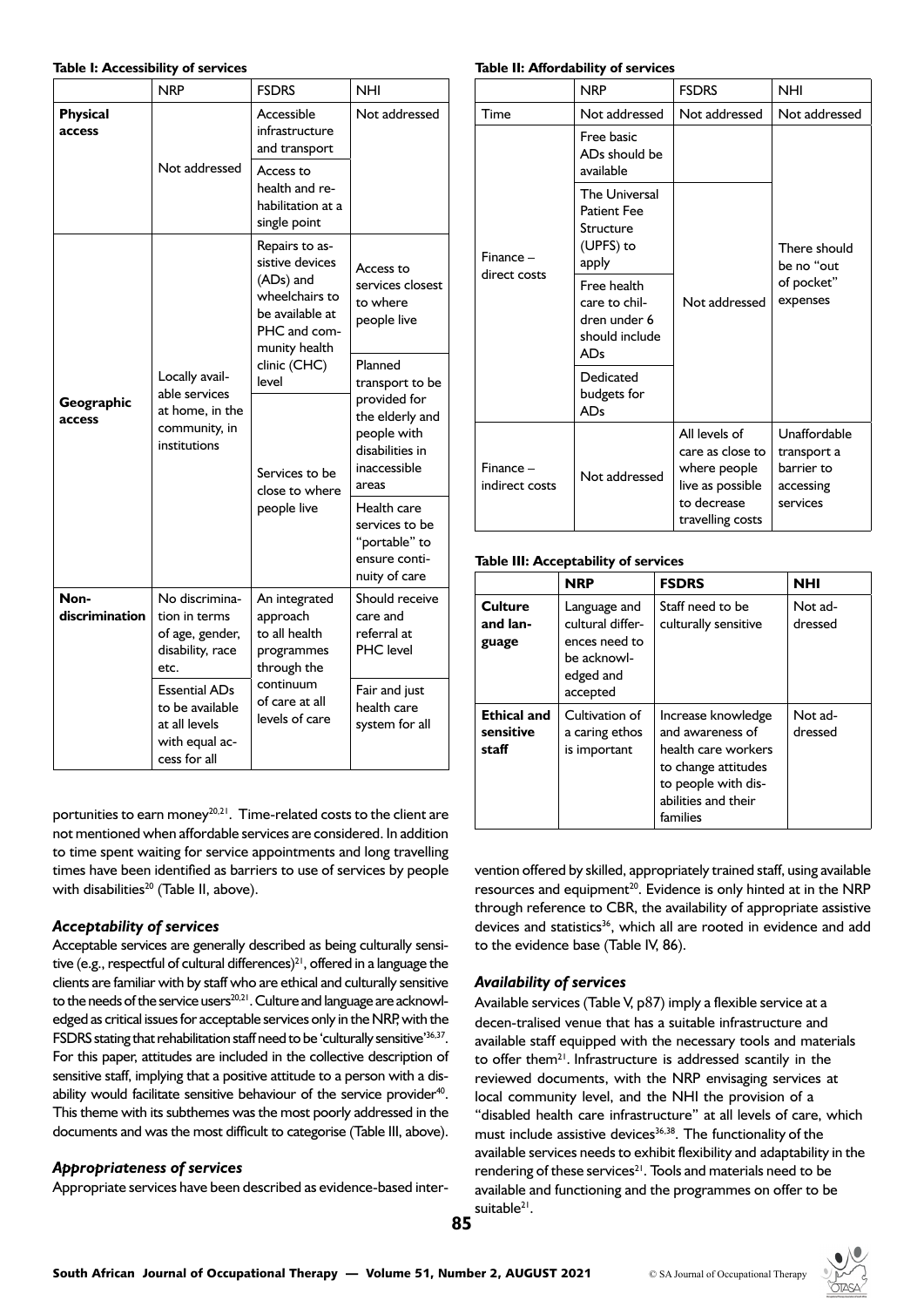|                               | <b>NRP</b>                                                                                                                                                          | <b>FSDRS</b>                                                                                    | <b>NHI</b>                                                                                                                                 |
|-------------------------------|---------------------------------------------------------------------------------------------------------------------------------------------------------------------|-------------------------------------------------------------------------------------------------|--------------------------------------------------------------------------------------------------------------------------------------------|
| Evidence-<br>based            | Implied through including that the principles<br>of Community Based Rehabilitation (CBR)<br>be the approach - supported by secondary<br>and tertiary rehabilitation | Evidence-based rehabilitation span-<br>ning all levels of care                                  | Implied through recommending<br>that comprehensive service includes<br>rehabilitation and ADs                                              |
|                               | Implied through the availability of appro-<br>priate ADs to prevent or arrest effects of<br>impairment                                                              | Appropriate intervention avoids<br>presenting programmes in silos                               |                                                                                                                                            |
|                               | Implied through insistence that statistics be<br>kept of issued ADs - both quantity and type                                                                        | Referrals and levels of care need to<br>be provided seamlessly (Integrated<br>service delivery) | Rehabilitation forms part of PHC                                                                                                           |
|                               |                                                                                                                                                                     | Grounded in the philosophy of CBR                                                               |                                                                                                                                            |
| <b>Available</b><br>equipment | Not addressed                                                                                                                                                       | ADs to be available based on client's<br>needs                                                  | With the school outreach service, all<br>grade I learners will be screened and<br>provided with ADs (i.e., spectacles and<br>hearing aids) |
|                               |                                                                                                                                                                     |                                                                                                 | Comprehensive rehabilitation<br>services must include medical devices<br>(unspecified) linked to the essential<br>medicine list (EML)      |

*Function* may be seen as the way users of a service can utilise the service with minimum difficulty<sup>20</sup>. Function is addressed in all three of the documents. The NRP advocates collaborative service provision to decrease the duplication of services, with community follow up forming the most important part of the service<sup>36.</sup> The FSDRS looks at the multi-disciplinary team providing services, especially assistive devices at all levels of care, which should also include the preparation, maintenance, and service of these assistive devices<sup>37</sup>. The NHI does not address functional issues around rehabilitation or the provision of assistive devices<sup>38</sup> (Table V,  $p87$ ).

# **DISCUSSION**

All the documents analysed are based on the premise of ensuring the human rights of the service user. Within the health services particularly, there has been the intention to promote social justice, amongst other agendas<sup>36</sup>.

#### **Access to services**

Distance to services plays a vital role in health care usage for wheelchair users<sup>40</sup>. Geographic access and non-discrimination are addressed in all three policies, with the common thread that services needed to be rendered as close as possible to where people live. Wheelchair repairs (which form part of the WHO steps for the provision of mobility devices<sup>6</sup>) is addressed in terms of geographical access only within the FSDRS<sup>37</sup>. Physical access to services is only addressed in the FSDRS, where specific reference is made to accessibility of infrastructure and transport $37$ . The issue of geographic access is poorly explored in literature and similarly, there is a paucity of information about people's perceptions of access, especially when it comes to perceptions about how far health services are to places of residence<sup>41</sup>. No document addresses inaccessible dwellings, which highlights the importance of outreach services in urban and peri-urban areas as well. Only the NRP mentions the availability of essential assistive devices at all levels of care to ensure equal access<sup>36</sup>.

The NHI foresees the provision of transport for people with disabilities and the aged resident in areas that are inaccessible<sup>38</sup>. However, it does not address the inaccessible terrain or homes that wheelchair users may need to negotiate to reach the designated transport pick-up points or consider residents in cities and towns. The provision of transport envisaged by the NHI seems to be only to transport people between various levels of care<sup>38</sup>, with little cognisance of the fact that even those that live close to clinics or other health care facilities, might not be able to leave their houses due to inaccessible terrain – e.g., steps leading out of the house to reach a footpath, uneven or no footpaths, steps out of a high-rise building, or to the fact that they may have no wheelchair or an unsuitable wheelchair for use in that terrain<sup>15,26</sup>. There is some recognition that the topography of a region can limit access to services, and that the cost of transport for people with a disability to these services can be prohibitive<sup>38</sup>. Transport will remain a problem in remote rural areas, where there is often no road that allows vehicular access, or in cities, where public transport is not always provided by drivers willing to accommodate wheelchair users<sup>9</sup>. Current outreach to people with disabilities often depends on therapists using their own vehicle, with the legal liabilities attached to this practice, as hospital or clinic transport is not available<sup>28</sup>. Transport may not be made available for use by community health workers (CHW) to visit homes that are in sparsely populated areas $^{28}$ , or in township areas where CHWs must walk to visit community members who might live far apart. This is a limitation within the policies as transport for rehabilitation needs should be included to enable those not able to access services to be reached. Even when there is formal access, community outreach is needed for access to be realised, due to factors such as poor roads, inaccessible homesteads, and transport (including cost) to health care $12,20$ .

The access to services by wheelchair users living in city centres in high rise buildings, in suburbs, in outbuildings of formal dwellings, or in informal settlements within cities and towns, is not addressed in any of the documents. These omissions can affect those already disenfranchised by their disability<sup>8</sup>. Denied access due to issues such as the lack of identity documents adds a further barrier, which none of the health policies addresses, as this is the remit of a different government department<sup>15</sup>. This would need to

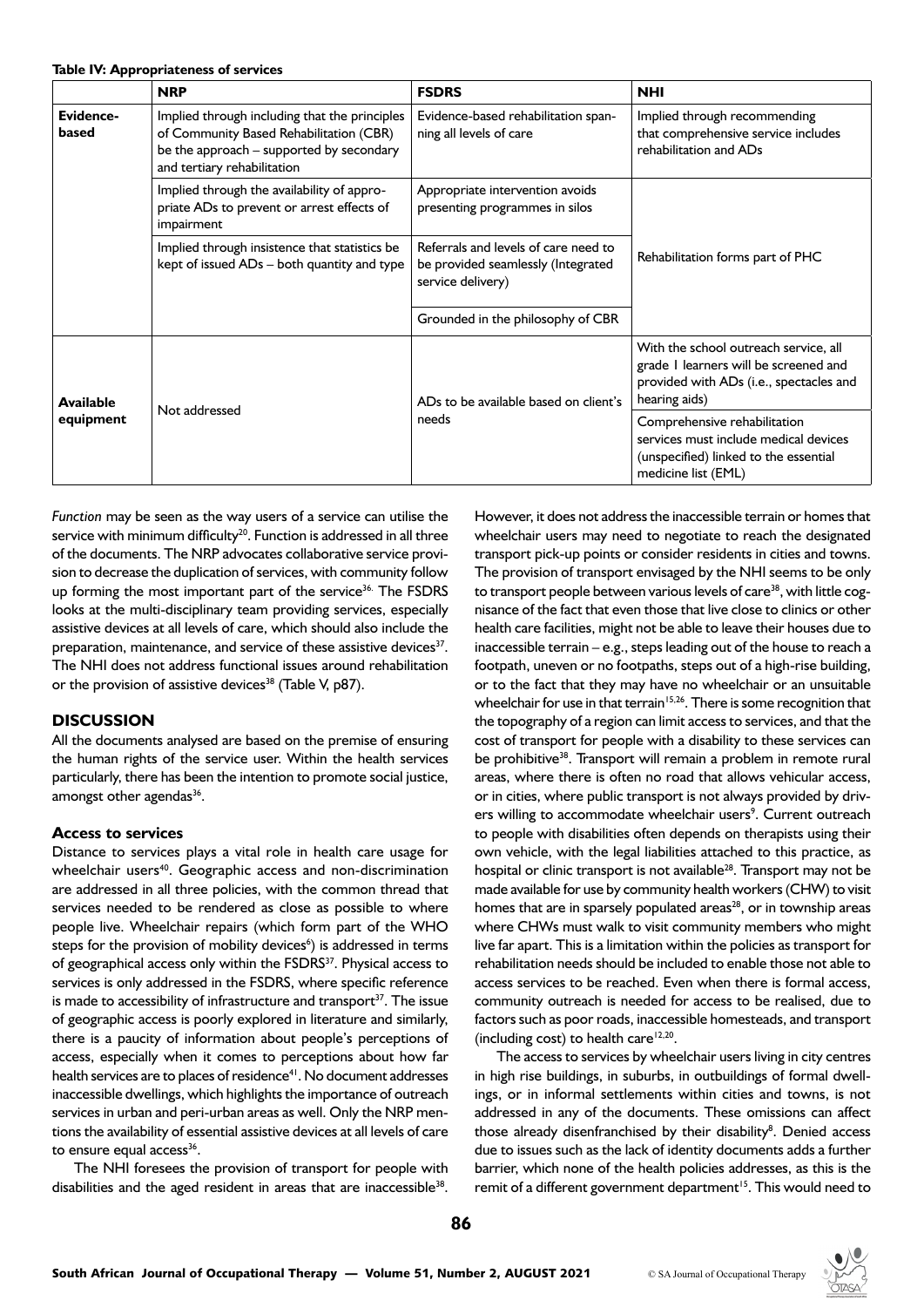#### **Table V: Availability of services**

|                                                                                    | <b>NRP</b>                                                   | <b>FSDRS</b>                                                                                                               | <b>NHI</b>                                                                                                                 |
|------------------------------------------------------------------------------------|--------------------------------------------------------------|----------------------------------------------------------------------------------------------------------------------------|----------------------------------------------------------------------------------------------------------------------------|
| <b>Infrastructure</b>                                                              | At local community level                                     | Not addressed                                                                                                              | Health care infrastructure at all<br>levels of care including ADs must<br>form part of a disability health<br>care service |
| <b>Staff</b>                                                                       | Appropriately trained and avail-<br>able staff               | A lack of rehabilitation profes-<br>sional teams hampers service<br>delivery.                                              | Not addressed                                                                                                              |
|                                                                                    | Appropriate allocation of all<br>resources (including staff) |                                                                                                                            |                                                                                                                            |
|                                                                                    | Must be part of the multidisci-<br>plinary team (MDT)        |                                                                                                                            |                                                                                                                            |
| Collaboration<br>Community follow up<br><b>Function</b><br>Basic ADs at all levels |                                                              | ADs available at all levels, except<br>central hospitals - clients to be<br>referred to lower levels of care<br>for these. | Not addressed                                                                                                              |
|                                                                                    |                                                              |                                                                                                                            |                                                                                                                            |
|                                                                                    |                                                              |                                                                                                                            |                                                                                                                            |

be addressed through inter-sectoral collaboration, as many policies and regulations fall outside the health department but do have an impact on the services rendered within the public health space by the rehabilitation staff.

# *Affordability of services*

Poverty measures generally do not acknowledge the extra cost of disability to meet basic needs such as assistive devices<sup>10</sup>. Policy documents addressing the meeting of needs for people with disabilities are usually not adequate, as there are differing needs related to the area, the individuals involved as service providers and the users of the service. These make turning policy into practice difficult<sup>8,42</sup>. A policy document might need to address this by the addition of a stated position on the direct and indirect cost implications for people with disabilities. The document should for instance, advocate that waiting times should be kept to a minimum, i.e., that either the person is to be seen within an acceptable period, or that another appointment needs to be made if this is not possible. Research has indicated that waiting times commonly stretch up to half a day<sup>40</sup>. The financial aspect of affordable services is addressed with the NRP advocating free assistive devices to be provided to those that qualify, a dedicated budget for assistive devices must be available and that assistive devices need to be charged for according to the Universal Patient Fee Structure<sup>34,39</sup>. This is consistent with the WHO policy brief that advocates the essential inclusion of assistive devices<sup>35</sup>. The FSDRS and the NHI posit that providing services close to where people live will decrease the cost of transport $37,38$ . These are in accordance with the WHO recommendations<sup>6</sup>. The NHI further proposes that there should not be any 'out of pocket' expenses for the user. There is, however, no mechanism referred to that can identify these expenses<sup>38</sup>. It might be useful to identify what these potentially are in each health district, as they would differ. Cross-referencing within policies could aid practitioners in understanding how these policies are linked, as it has been reported that practitioners interpret policies based on local conditions and circumstances<sup>8</sup>. Problems are experienced in countries with similar circumstances to South Africa, but as service delivery models differ for each setting, it is difficult to compare them $^{27}$ . The potential for confusion when disability policies are situated in different ministries is huge, and basic assumptions underlying policy documents are some of the reported problems in implementing a consistent service<sup>43,44,45</sup>. The provision of free assistive devices through government services or via donations, have created problems such as

inappropriate wheelchairs being provided, causing negative effects for recipients in terms of  $costs^{22,46}$ .

# *Acceptability of services*

Considering a person's language and culture can aid the identification of difficulties experienced by the person<sup>46</sup> and being culturally responsive i.e., being receptive to building a relationship with the person<sup>47</sup>. It is suggested that cultural sensitivity (also referred to as culture consciousness or cultural responsiveness) would involve the identification of the person's personal goals and their desired outcomes with the use of the AD<sup>16</sup>. Attitudes impact on both the nature and outcome of the interactions<sup>16</sup>. The focus on ethical and sensitive staff are addressed in the NRP and the FSDRS policies<sup>36,37</sup>. The NRP specifically advocate a caring ethos and a positive attitude for staff, with the FSDRS advocating increasing knowledge and awareness to change attitudes of health care workers towards people with disabilities and their families<sup>36,37</sup>. Positive attitudes of staff to people with disabilities have been identified as one way of decreasing the exclusion and disempowerment of people with disabilities<sup>40</sup>. It has been documented that the negative attitudes of healthcare workers are a barrier to accessing health care by people with disabilities<sup>48</sup>. However, this is not explicitly addressed in the selected documents. Although attitudes cannot be laid down in policy, encouraging positive experiences for people with disabilities with health services should be part of the stated aims of a policy.

The FSDRS advocates the establishment of a complaints register to identify "disability-related complaints"<sup>37</sup>. Research indicates that service users in South Africa and elsewhere are dissatisfied with services rendered regarding assistive devices $^{22}$ , which include the poor fit of the device, frequent repairs needed for wheelchairs and that their needs are not considered or understood by the service providers which might be considered a disability-related complaint<sup>24,45</sup>.

# *Appropriateness of services*

The NRP extensively addresses the provision of assistive devices, highlighting appropriateness of the assistive device to the user to limit the effects of disability<sup>36</sup>. The NRP and the FSDRS speak to the provision of services using the philosophy and principles of CBR at PHC level, supported by higher levels of rehabilitation where appropriate<sup>36,37</sup>. The FSDRS specifically advocates integrating services for best results with care, and includes referrals, provided seamlessly throughout the various levels (excluding central hospital level) $37$ .

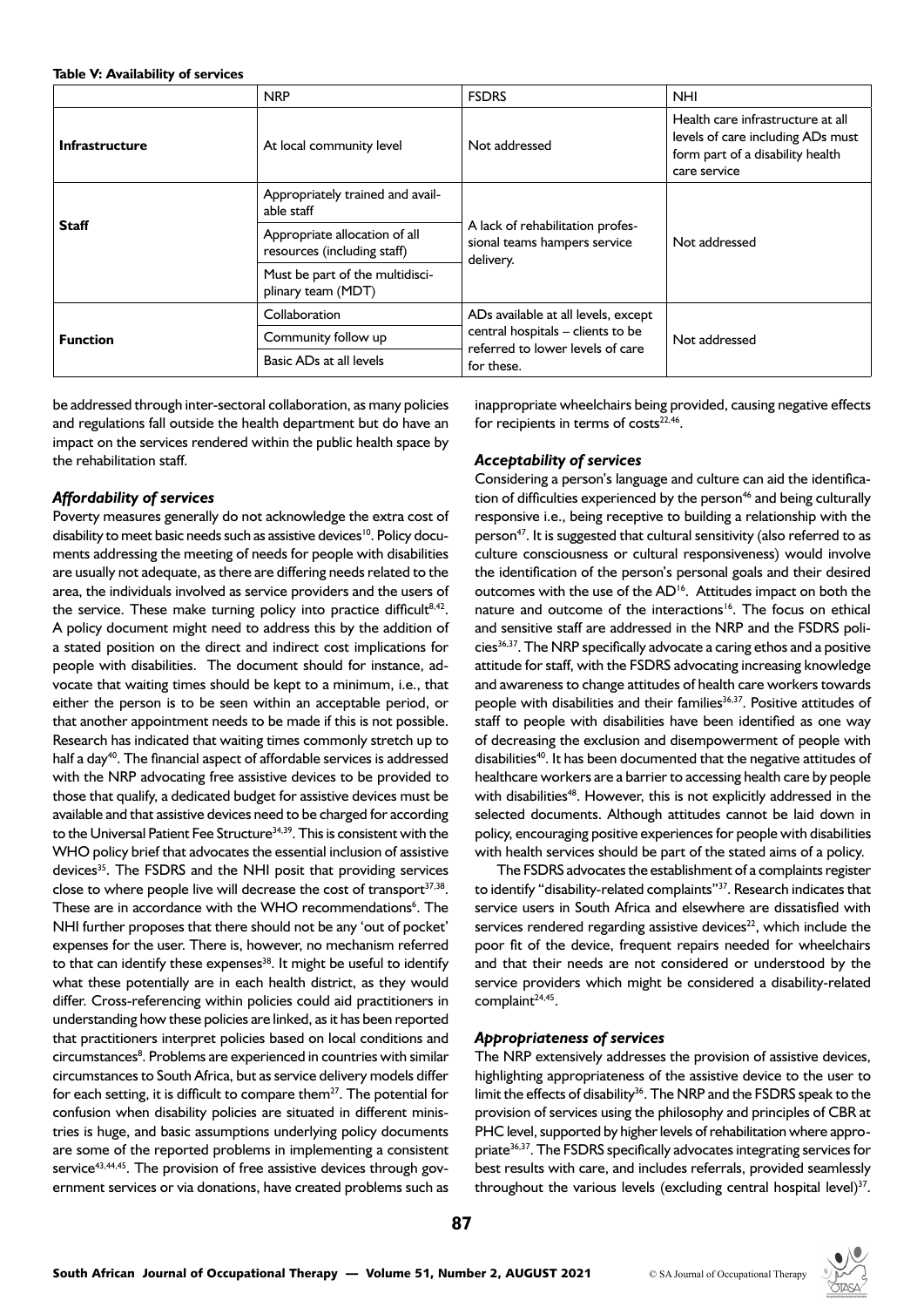Health systems research however, indicates that health care delivery still tends to happen in silos, especially between the clinics and the hospitals, which could be remedied by integrated services<sup>11,16,45</sup>. The NHI envisages that rehabilitation will be part of PHC, and includes assistive devices, which it foresees will be included in the essential medicine list (EML) – although the existing lists exclude assistive devices<sup>38</sup>. The provision of assistive devices could be better served through adapting the WHO's Priority Assistive Products List (APL) for use in South Africa use, and through including this in the policy, rather than the inclusion in the EML<sup>35</sup>, which is in keeping with the WHO that have and EML and the APL as separate documents<sup>26</sup>.

Unreliable and unavailable resources hamper appropriate service delivery in many rural and urban areas<sup>49</sup>, but these are systemic problems and cannot be addressed in a policy document. Available assistive devices are addressed in all the documents under review, with the NRP and the FSDRS speaking to the availability of assistive devices based on the needs of, or being appropriate to, the client<sup>36,37</sup>. The NHI speaks about screening of school children for the provision of necessary assistive devices, but only specify spectacles and hearing aids<sup>38</sup>, excluding screening for mobility devices.

#### *Availability of services*

Available services, either generally or service-specific, can vary over time and needs to be monitored<sup>50</sup>. Additionally, community service officers (CSOs) such as physiotherapists and occupational therapists (who may change annually) are often not immediately trusted, as trust takes time to build in communities<sup>49</sup>. Services, particularly in terms of continuity, will therefore be affected in those areas where services are provided exclusively by CSOs<sup>49</sup>.

Staffing has been identified as having a significant effect on wheelchair service delivery, particularly in rural areas<sup>22</sup>. Staff shortages lead to long waiting periods, resulting in people with disabilities tending not to use the services $29$ , yet these shortages are only addressed in the NRP and the FSDRS<sup>36,37</sup>. The NRP emphasises the importance of skilled, experienced staff to optimally ensure costeffective services<sup>36</sup>. This is in keeping with research that addresses knowledgeable providers $^{22,45}$ . Appropriately allocated members of staff should be part of the PHC team<sup>36</sup>. The FSDRS highlights the effects of a lack of a rehabilitation team in service delivery but does not foresee rehabilitation professionals working at clinic level, only within the hospital setting<sup>37</sup>. This is contrary to the NHI proposals<sup>38</sup>. The FSDRS suggests the provision of "minor" assistive devices (such as walking sticks and crutches) and that the repair of assistive devices be available at clinic level<sup>37</sup>.

# **CONCLUSION**

Wheelchair provision is described as a complex rehabilitation intervention. The policies viewed together, address all the guiding principles of PHC for service delivery but when considered individually, they display gaps. The NRP is historically the oldest document addressing the provision of assistive devices and, although not revised or updated, it responds to all five components of PHC<sup>28</sup>. It therefore seems to be the most comprehensive in terms of assistive device provision at the PHC level. The documents all address non-discriminatory evidence-based service provision, with access to assistive devices. The most poorly addressed issues were that of language and culture as part of acceptable service delivery, and a basic assumption that all health care services are physically wheelchair accessible. There are no concrete plans to coordinate the services, which all these documents acknowledge in the respective preambles and introductions as being a problem for service

delivery. There is scant guidance on how assistive devices form part of the service delivery process. By addressing the gaps in the NRP and updating the document, the missing elements could be encompassed within one policy document, making this the golden standard for service delivery in terms of assistive devices (such as wheelchairs) within the South African public health sector. It is important that the policy adequately guides service delivery to the most marginalised members of the population of South Africa.

# **LIMITATIONS AND RECOMMENDATIONS**

Only documents of the Department of Health of South Africa were analysed, which might imply the perpetuation of the medical model, but it remains the main guide for the distribution of wheelchairs through government services. It would enhance the policy environment if a similar study were undertaken for documents of other government departments such as the Department of Social Development, Department of Basic Education, Department of Higher Education, Department of Public Works, Department of Labour, Department of Co-operative Governance and Traditional Affairs. Similarly, analysing the documents for other more specialised assistive devices would enhance the understanding of how these documents become facilitators or barriers to access.

# **AUTHOR CONTRIBUTIONS**

June McIntyre was the primary researcher responsible for the project design, data collection and analysis. Serela Ramklass and Kathlyn Cleland supervised the project and contributed substantially to the writing of the paper.

# **REFERENCES**

- 1. Arthanat S, Simmons C D, Favreau M. Exploring occupational justice in consumer perspectives in assistive technology. Canadian Journal of Occupational Therapy. 2012; 79:309-319. Accessed August 2020. https://doi.org/10.2182/CJOT.2012.79.5.7
- 2. World Federation of Occupational Therapists. Position statement: occupational therapy and assistive technology. 2019. Accessed September 2020. https://www.wfot.org/resources/occupationaltherapy-and-assistive-technology
- 3. World Health Organisation. Joint position paper on the provision of mobility devices in less-resourced settings. Malta: WHO. 2011 Accessed August 2020. [https://www.who.int/disabilities/publications/](https://www.who.int/disabilities/publications/technology/jpp_final.pdf) [technology/jpp\\_final.pdf](https://www.who.int/disabilities/publications/technology/jpp_final.pdf)
- 4. Tebbutt E, Brodmann R, Borg J, MacLachlan M *et al*. Assistive products and the Sustainable Development Goals (SDGs). Globalization and Health. 2016; 12:79 Accessed August 2020. https://doi.org/10.1186/s12992-016-0220-6
- 5. Kamaraj D C, Bray N, Rispin K, Kankipati P, Pearlman J, Borg J. A conceptual framework to assess effectiveness in wheelchair provision. African Journal of Disability. 2017; 6(0)a355. Accessed August 2020. https://doi.org/10.4102/ajod.v6i0.355
- 6. World Health Organisation. Guidelines on the provision of manual wheelchairs in less resourced settings. Malta: WHO. 2008. Accessed August 2020.

https://www.who.int/publications/i/item/9789241547482

- 7. Lang R, Kett M, Groce N, Trani J-F. Implementing the United Nations Convention on the rights of persons with disabilities: principles, implications, practice and limitations. ALTER. European Journal of Disability research. 2011; 5:206-220. Accessed August 2020. https://doi.org/10.1016/j.alter.2011.02.004
- 8. Neille J, Penn C. Beyond physical access: a qualitative analysis into the barriers to policy implementation and service provision expe-

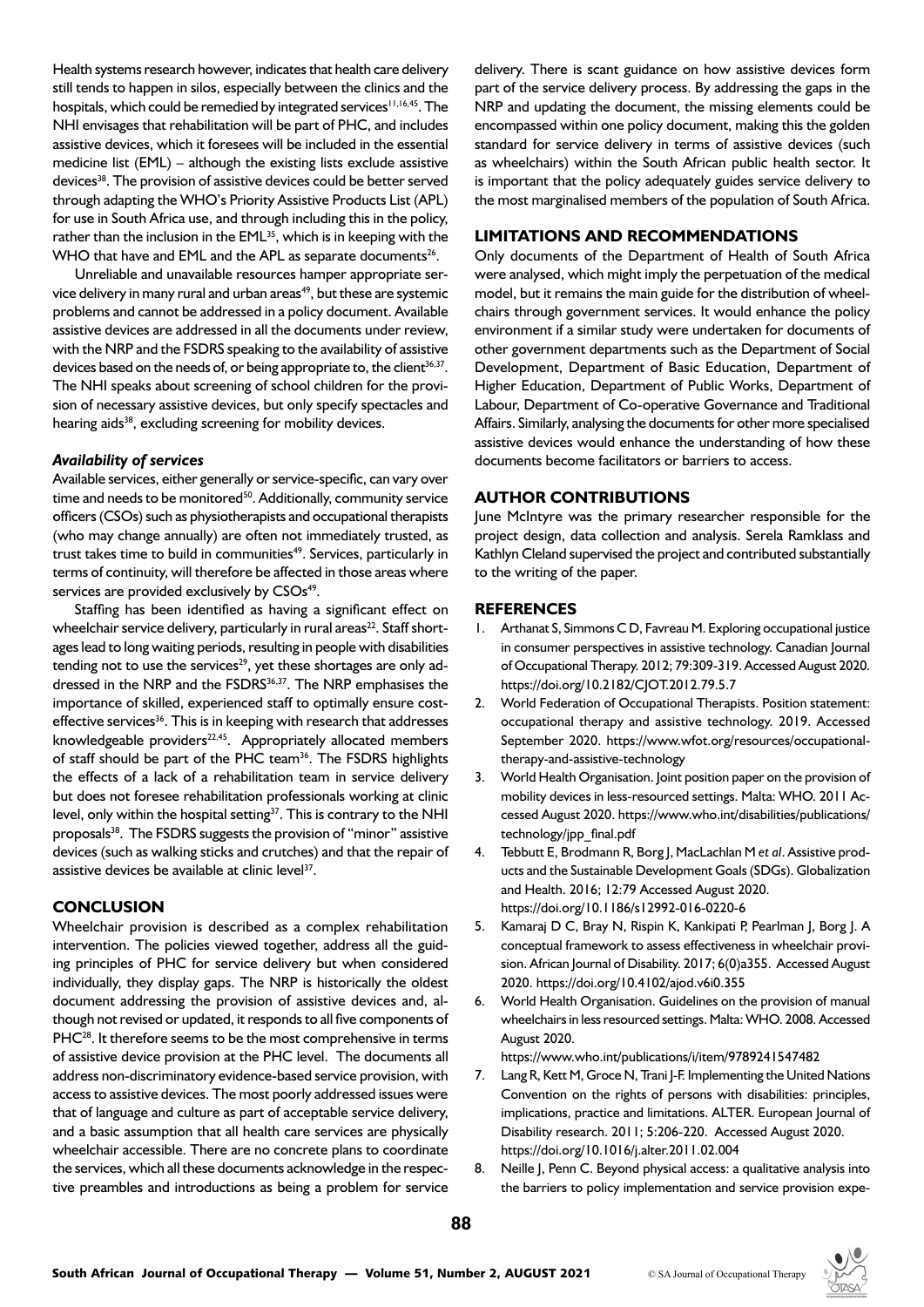rienced by persons with disabilities living in a rural context. Rural and Remote Health. 2015; 15. Accessed June 2020. http://www.rh.org.au/journal/article/3332

- 9. Lister HE, Dhunpath R. The taxi industry and transportation for people with disabilities: implications for universal access in a metropolitan municipality. Transformation: Critical perspectives in Southern Africa. 2016; 90 28 – 48. Accessed June 2020. https://muse.jhu.edu/article/620235
- 10. Palmer M. Disability and poverty: a conceptual review. Journal of Disability Policy Studies. 2011; 21(4): 210 – 218. Accessed July 2020. https://doi.org/10.1177/1044207310389333
- 11. Dayal H. Provision of rehabilitation services within the district health system – the experience of rehabilitation managers in facilitating this right for people with disabilities. South African Journal of Occupational Therapy. 2010; 40(1):22 – 26. Accessed June 2020. http://www.scielo.org.za/pdf/sajot/v40n1/06.pdf
- 12. Berghs M, Atkin K, Graham H, Hatton C, Thomas C. Implications for public health research of models and theories of disability: a scoping study and evidence synthesis. Public Health Research. 2016; 4(8). Accessed September 2020. https://doi.org/10.3310/phr04080
- 13. World Health Organisation. International Classification of Functioning, Disability and Health (ICF). 2001. WHO library cataloguing- in – publication data, Geneva. Accessed a March 2020. http://www.who.int/classifications/icf/en/
- 14. McAdam J C, Franzsen D, Casteleijn D, Identification of occupations in a South African rural less-resourced community. Journal of Occupational Science. 2019; 23(3) 379-393. Accessed August 2020. https://doi.org/10.1080/14427591.2019.1614476
- 15. Grut L, Mji G, Braathen S H, Ingstad B. Accessing community health services: challenges faced by poor people with disabilities in a rural community in South Africa. African Journal of Disability. 2012; 1(1). Accessed June 2020. https://doi.org/10.4102/ajod.v1i1.19
- 16. Sherry K. Disability and rehabilitation: Essential considerations for equitable, accessible and poverty-reducing healthcare in South Africa. South African Health Review. 2015; 2015(1):89-99. Accessed September 2020. https://journals.co.za/doi/10.10520/EJC189294
- 17. Statistics South Africa. Census 2011: Profile of persons with disabilities in South Africa. 2014. Report number 03-01-59. Pretoria, South Africa. Accessed June 2020. http://www.statssa.gov.za
- 18. Republic of South Africa: Department of Health, 1997. White paper for the transformation of the health system in South Africa. Notice 667 of 1997. Accessed September 2020. [https://www.gov.za/sites/](https://www.gov.za/sites/default/files/gcis_document/201409/17910gen6670.pdf ) [default/files/gcis\\_document/201409/17910gen6670.pdf](https://www.gov.za/sites/default/files/gcis_document/201409/17910gen6670.pdf )
- 19. Dookie S, Singh S. Primary health services at district level in South Africa: a critique of the primary health care approach. BMC Family Practice. 2012; 13(67). Accessed July 2020. https://doi.org/10.1186/1471-2296-13-67
- 20. Russel D J, Humphreys J S, Ward B, Chrisholm M, Buykx P, McGain M, Wakerman J. Helping policy-makers address rural health access problems. Australian Journal of Rural Health. 2013; 21:61 – 71. Accessed June 2020. https://doi.org/10.1111/ajr.12023
- 21. Levesque J-F, Harris MF, Russel G. Patient-centred access to health care: conceptualizing access at the interface of health systems and populations. International Journal for Equity in Health 2013; 12(18). Accessed June 2020.

https://dx.doi.org/10.1186%2F1475-9276-12-18

- 22. Visagie S, Scheffler E, Schneider M. Policy implementation in wheelchair service delivery in a rural South African setting. African Journal of Disability. 2013; 2(1). Accessed June 2020. http://dx.doi.org/10.4102/ajod.v2i1.63
- 23. Williams E, Hurwitz E, Obaga I, Onguti B, Rivera A, *et al* Perspectives

of basic wheelchair users on improving their access to wheelchair services in Kenya and Philippines: a qualitative study. BMC International Health and Human Rights 2017 17:22. Accessed June 2020. https://doi.org/10.1186/s12914-017-0130-6

- 24. Visagie S, Mlambo T, Van der Veen J, Nhunzvi C, Tigere D, Scheffler E. 'Is any wheelchair better than no wheelchair? A Zimbabwean perspective'. African Journal of Disability. 2015; 4(1). Accessed June 2020. http://dx.doi.org/10.4102/ajod.v4i1.201.
- 25. Mortenson WB, Miller WC. The wheelchair procurement process: Perspectives of clients and prescribers. Canadian Journal of Occupational Therapy. 2008; 75(3):167-175. Accessed September 2020. https://doi.org/10.1177%2F000841740807500308
- 26. MacLachlan M, Banes D, Bell D, Borg J, Donnelly B, *et al*. Assistive technology policy: a position paper from the first global research, innovation, and education on assistive technology (GREAT) summit. Disability and Rehabilitation: Assistive technology. 2018; 13(5):454- 466. Accessed September 2020. https://doi.org/10.1080/17483107.2018.1468496
- 27. Jefferds AN, Beyene NM, Upadhyay N, Shoker P, Pearlman JL, Cooper RA, Wee J. Current State of Mobility Technology Provision in Less- Resourced Countries. Physical Medicine and Rehabilitation Clinics. 2010; 21(1): 221–242. Accessed September 2020. https://doi.org/10.1016/j.pmr.2009.07.011
- 28. Bateman C. "One size fits all" health policies crippling rural rehabtherapists. South African Medical Journal. 2012; 102(4):200 – 206. Accessed September 2020.

http://www.samj.org.za/index.php/samj/article/view/5806

- 29. MacLachlan M, Mannan H, McAuliffe E. Access to health care of persons with disabilities as an indicator of equity in health systems. Open Medicine. 2011; 5(1):10-12. Accessed September 2020. https://www.ncbi.nlm.nih.gov/pmc/articles/PMC3205810/pdf/ OpenMed-05-e10.pdf
- 30. Republic of South Africa: The Presidency. National policy development framework 2020. Pretoria. Pp 8. Accessed January 2021. https://www.gov.za/documents/national-policy-developmentframework-2020-2-dec-2020-0000
- 31. Republic of South Africa: Office of the deputy president. White paper: Integrated national disability strategy. 1997. Accessed June 2020. [https://www.gov.za/sites/default/files/gcis\\_document/201409/](https://www.gov.za/sites/default/files/gcis_document/201409/disability2.pdf) [disability2.pdf](https://www.gov.za/sites/default/files/gcis_document/201409/disability2.pdf)
- 32. Republic of South Africa: Department of Social Development, South Africa. White paper on the rights of persons with disabilities. 2015. Accessed June 2020. https://www.gov.za/sites/default/files/ gcis\_document/201603/39792gon230.pdf
- 33. Bowen G A. Document analysis as a qualitative research method. Qualitative research journal. 2009; 9(2):27 – 40. https//:doi.org/10.3316/QRJ0902027
- 34. Bacchi C. Problematizations in health policy: questioning how "problems" are constituted in policies. SAGE Open. 2016; 1-16. Accessed August 2020. https://doi.org/10.1177/2158244016653986
- 35. World Health Organisation. Priority assistive products list. 2016. Accessed June 2020. https://apps.who.int/iris/handle/10665/207694
- 36. Republic of South Africa: Department of Health. National Rehabilitation policy: rehabilitation for all. 2000. Accessed August 2020. https://libguides.lib.uct.ac.za/c.php?g=194637&p=5049283
- 37. Republic of South Africa: Department of Health. Framework and strategy for disability and rehabilitation services in South Africa 2015 – 2020. 2015. Accessed August 2020. https://libguides.lib.uct.ac.za/c.php?g=194637&p=5049283

38. Republic of South Africa: Department of Health. National health act, 2003. National health insurance policy. Towards universal health